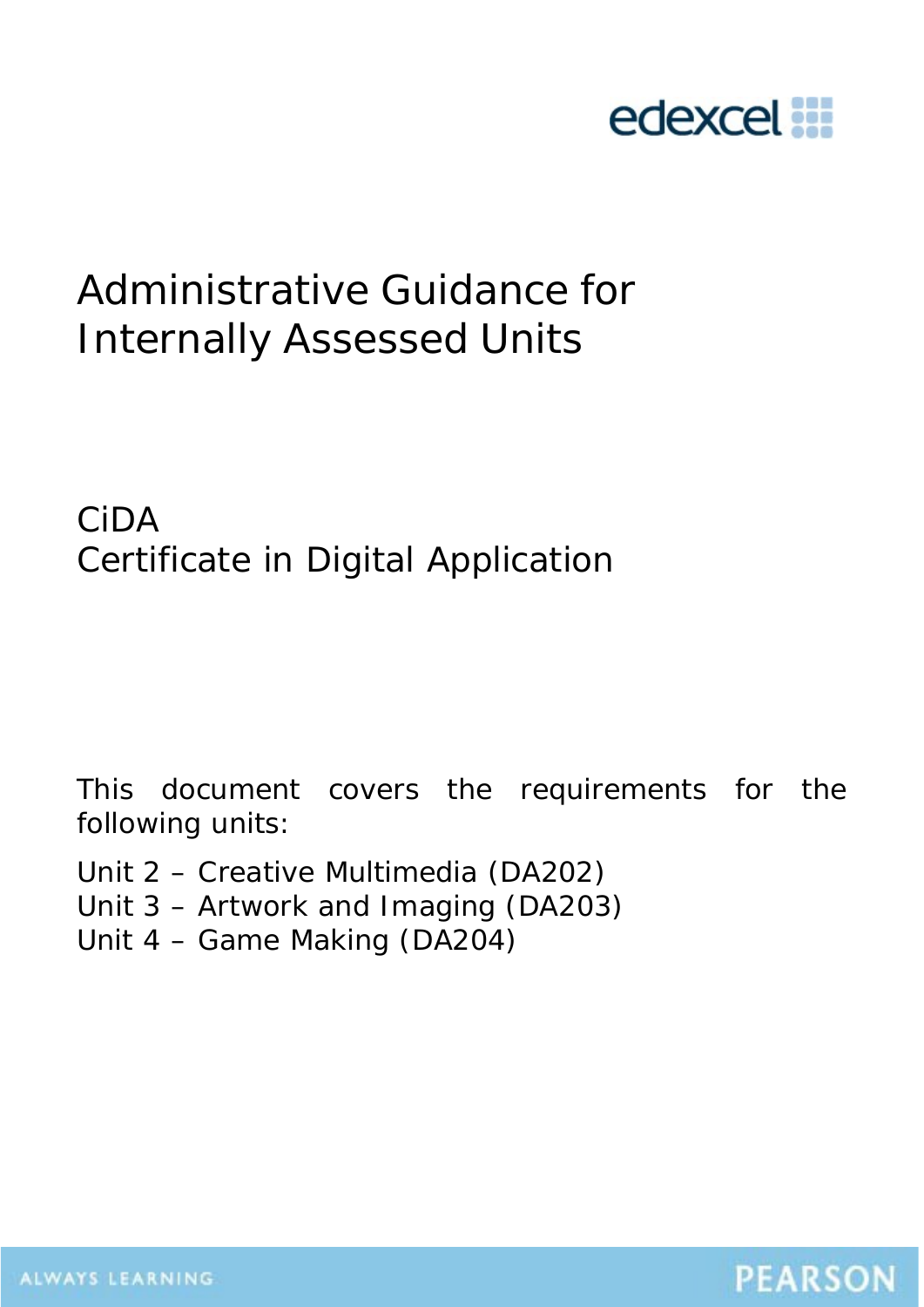#### **Edexcel and BTEC Qualifications**

Edexcel and BTEC qualifications come from Pearson, the world's leading learning company. We provide a wide range of qualifications including academic, vocational, occupational and specific programmes for employers. For further information, please contact us online on the following link.

#### [www.edexcel.com/contactus](http://www.edexcel.com/contactus)

If you have any subject specific questions about this specification that require the help of a subject specialist, you may find our Ask The Expert email service helpful.

Ask The Expert can be accessed online at the following link:

<http://edexcel--5571.custhelp.com/app/home/sno/1>

Alternatively, you can speak directly to a subject specialist at Pearson about Edexcel qualifications on our dedicated CiDA telephone line:

Within UK : 0844 576 0031 Outside UK : +44 (0)1204 770696

#### **Pearson: helping people progress, everywhere**

Our aim is to help everyone progress in their lives through education. We believe in every kind of learning, for all kinds of people, wherever they are in the world. We've been involved in education for over 150 years, and by working across 70 countries, in 100 languages, we have built an international reputation for raising achievement through innovation in education. Find out more about how we can help you and your students at: [www.pearson.com/uk](http://www.pearson.com/uk)

October 2013 All the material in this publication is copyright © Pearson Education Ltd 2013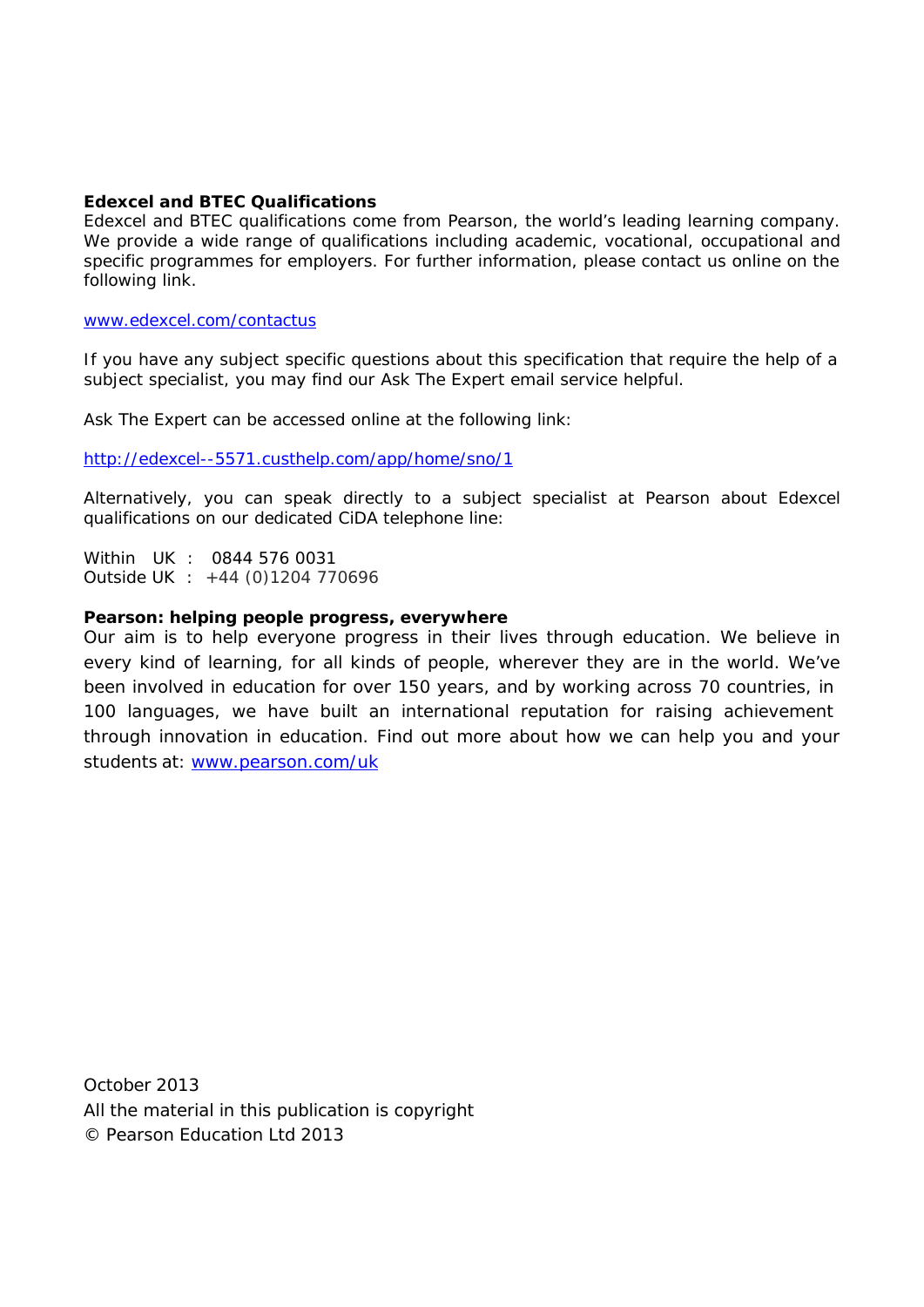## **Contents**

| 1. The Purpose of External Moderation      | page 4 |    |
|--------------------------------------------|--------|----|
| 2. Submission of Point Scores              | page 5 |    |
| 3. Amendments and Late Returns             | page 6 |    |
| 4. Internal Moderation and Standardisation | page 7 |    |
| 5. External Moderation and Sampling        | page 8 |    |
| 6. Final Results and Moderator Reports     | page   | 10 |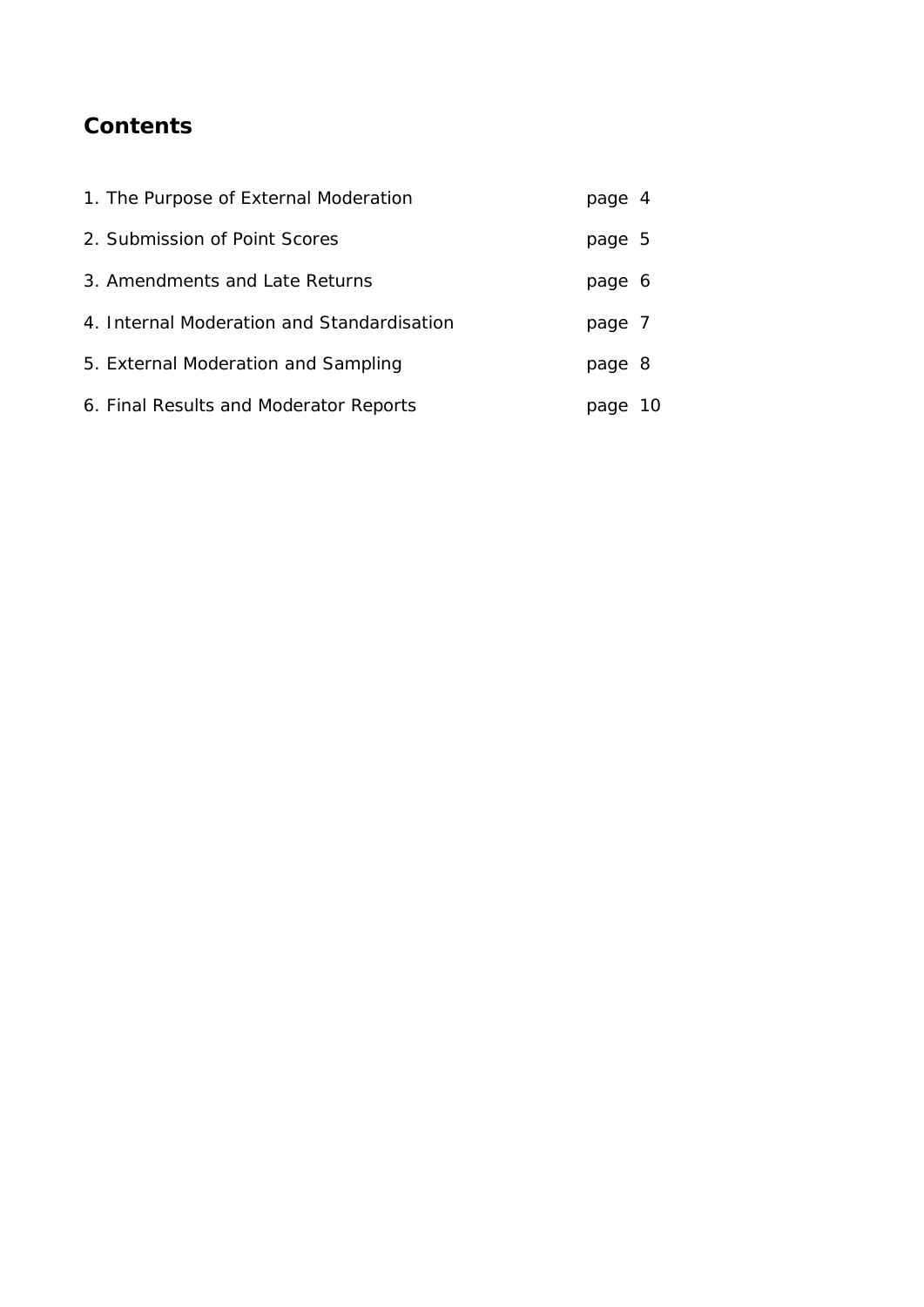## **1. The Purpose of External Moderation**

- 1.1. The purpose of external moderation is to determine, through the reassessment of a sample of candidates' ePortfolios, whether centres are assessing accurately and consistently to agreed National Standards.
- 1.2. Moderation is concerned solely with judging the quality of centres' assessment decisions through the external moderation of internally assessed and standardised work. It does not extend to the provision of support and guidance to centre staff. The process will inevitably involve implicit support and guidance, through the generation of feedback reports, where centres are deemed to be outside tolerance levels.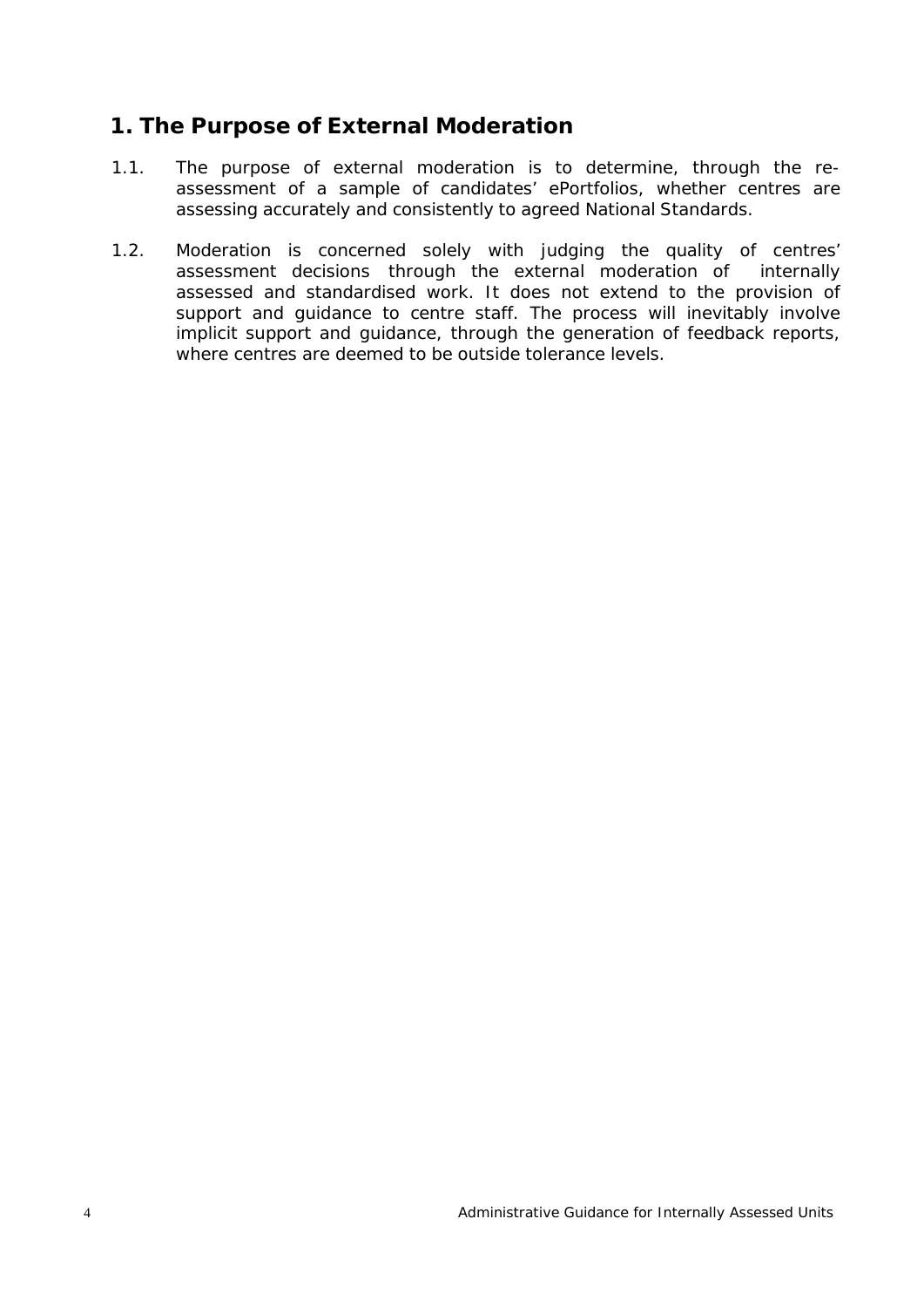## **2. Submission of Point Scores**

- 2.1. Centre marks should be submitted via Edexcel Online.
- 2.2. Edexcel Online will be available to submit marks from three weeks prior to the deadline date.
- 2.3. For all up-to-date deadlines refer to the key dates section of the Edexcel Information Manual [www.edexcel.com/keydates](http://www.edexcel.com/keydates)
- 2.4. It is essential that Edexcel Online mark submission forms are completed accurately before the deadline to enable Edexcel to issue results.
- 2.5. For each candidate submit the final raw point score according to the relevant scale in the specification. The maximum mark for any CiDA coursework unit is 33. Note that Uniform Mark Scores (UMS) should not be submitted.
- 2.6. Registered users should log onto Edexcel Online and navigate to the mark entry screen. Navigate to the screen by selecting the appropriate qualification from the tabs at the top of the window, then select "Search by Course" from the "Candidates" menu option. Select the Course and Session from the drop down menus then click "Next." Select the "Papers" link next to the unit you wish to submit marks for then the "Coursework Marks" link to navigate to the mark entry screen.
- 2.7. On the Edexcel Online mark submission screen you may enter some or all candidates in a session. Key a mark for each candidate in the mark field beside each candidate. You must also select which available SPB they completed from the drop-down menu beside each candidate. Once the "Submit Marks" button at the bottom of the screen is selected and confirmed it will not be possible to amend a candidate's mark, where it has been keyed, however it will be possible to view it. Candidates for whom a mark has not been keyed will remain available to enter a mark in subsequent Edexcel Online sessions.
- 2.8. A score of zero should only be used if a candidate has submitted work that is found to meet none of the assessment criteria. It should not be used where work has not been submitted.
- 2.9. An 'X' should be entered for any candidate who is absent, withdrawn or has failed to submit any work, even if Special Consideration or an aegrotat award has been requested.
- 2.10. It is the centre's responsibility to ensure that point scores are submitted by the deadline, are accurate, and are in the appropriate format.
- 2.11. Should you wish to submit marks via EDI please refer to the guidance on the Edexcel website [www.edexcel.com/edi.](http://www.edexcel.com/edi) You will still need to refer to Edexcel Online in order to identify your sample and to input SPB information.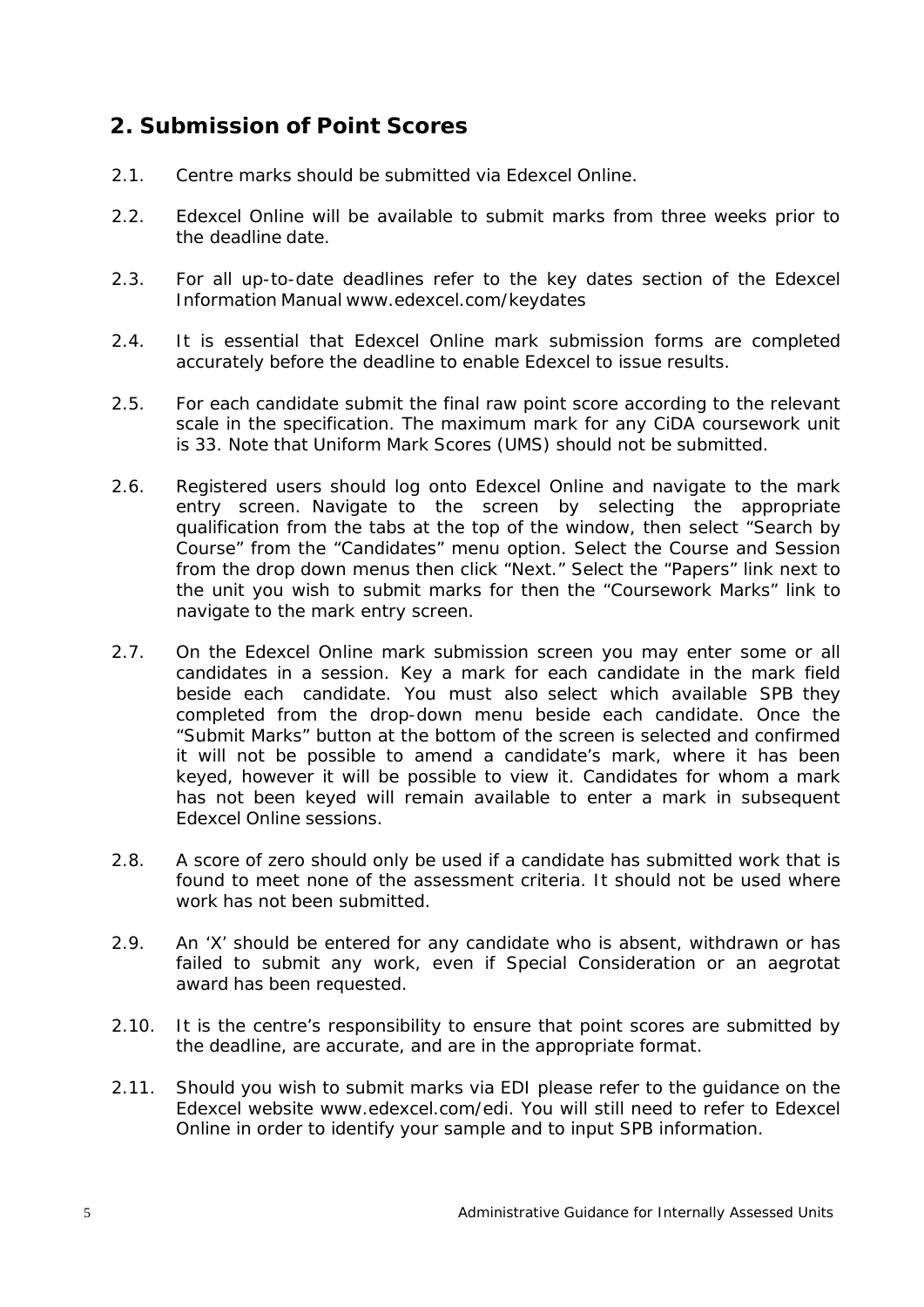#### **3. Amendments and Late Returns**

- 3.1. If point scores that have already been submitted require amendment, please email **[eportfolio@pearson.com](mailto:eportfolio@pearson.com)** stating centre, subject, paper and candidate details, along with the amended point score. A valid reason for amendment must be provided. The late submission of additional work is not regarded as a valid reason.
- 3.2. Emailed amendments must come from an official centre email address. Edexcel cannot accept amendments from personal accounts (*Hotmail*, *Yahoo*, *Gmail* etc).
- 3.3. If centres attempt to return point scores after the deadline, these returns will be flagged, and Edexcel will not guarantee the delivery of results on time.
- 3.4. We strongly recommend that, where late or incorrect returns have been made, centres should warn candidates that their results may be late. This is particularly important where progress to higher education is at stake, so that negotiations can take place with admissions authorities.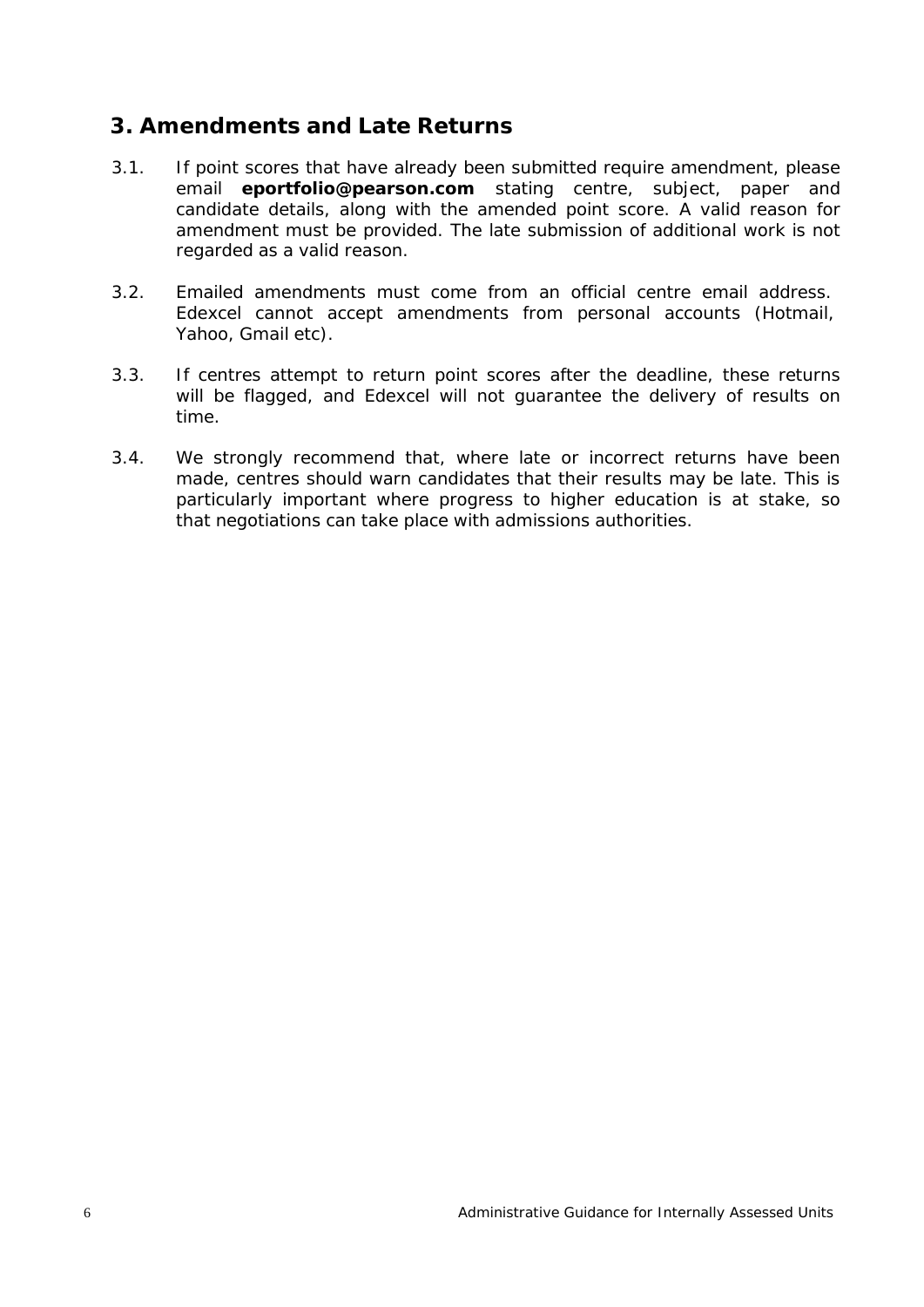#### **4. Internal Moderation and Standardisation**

- 4.1. Before work can be internally moderated it is important that all assessors working with the programme team are fully familiar with the assessment methodology.
- 4.2. When preparing the sample to send to the moderator, please ensure that a clear and comprehensive Assessor Record Sheet (ARS) for each sample candidate is submitted to identify the evidence for each criterion claimed. Also make sure that only relevant work is contained in the ePortfolios.
- 4.3. Any supplementary material, which does not form part of the assessment evidence, should be removed.
- 4.4. All evidence should be submitted on CD-Rom in accordance with the guidance provided in this document.
- 4.5. When standardising assessment, the programme team should ensure that their internal moderation process covers the assessment decisions of all assessors in the team. Samples of work across all available grade boundaries must be internally moderated, and made available for external moderation.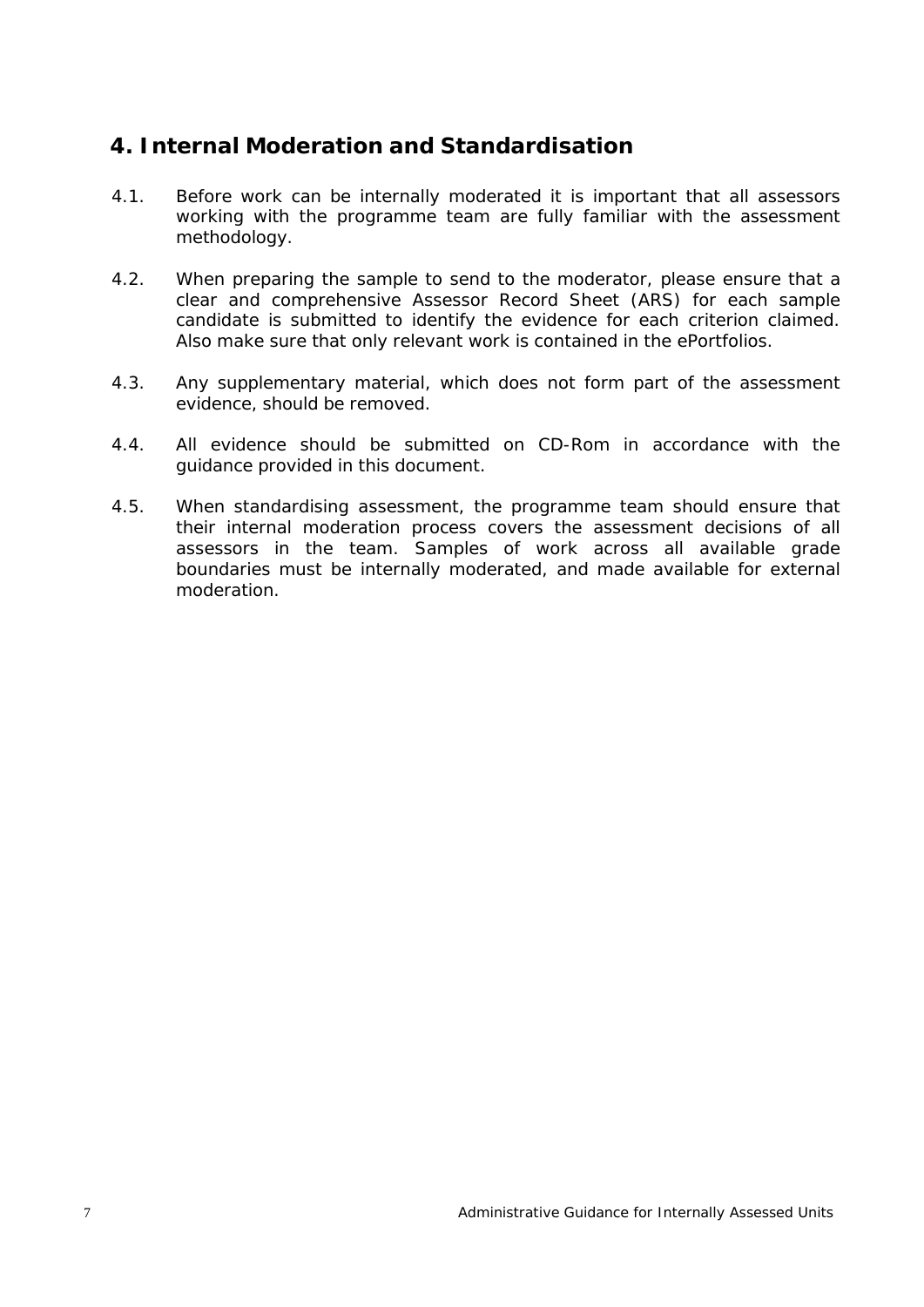## 5. **External Moderation and Sampling**

- 5.1. All external moderation is done postally. There are no centre visits.
- 5.2. Centres are expected to provide a sample of their candidates' ePortfolios on CD-Rom for each unit entered in each series. The candidates to include in the sample are indicated on Edexcel Online by a tick in the "sample" column. The number of candidates selected will depend on the size of the cohort. (For cohorts of ten or fewer candidates all candidates will be requested as part of the sample). The sample may be viewed at the same time as marks are entered (see Section 2.6, above).
- 5.3. If the sample indicated online does not include the candidate with the highest marked ePortfolio, and that with the lowest marked ePortfolio above zero these should also be included on the CD-Rom.
- 5.4. If the sample indicated online has not included a full sample of ten (or all the candidates in a cohort of fewer than ten) then you must manually select candidates to make the sample up to ten. A sample of ten must always be provided for cohorts of ten or more.
- 5.5. If any of the sample indicated online have been withdrawn or are absent (marked by an X) then you must manually substitute other candidate(s) in their place.
- 5.6. If you are manually selecting for any reason you should ensure a set of candidates across the ability range.
- 5.7. The maximum number of ePortfolios supplied on any one sample CD-Rom will be twelve. The minimum number will be ten, unless the cohort consists of fewer than ten candidates.
- 5.8. The sample ePortfolios should be burnt to CD+/-R only. DVD+/-R may be used instead where the sample size is 15 or greater and the sample does not fit on a single CD-R.
- 5.9. One CD-Rom per unit should be submitted for moderation. Where samples for one unit are provided on more than one CD-Rom the sample will not be moderated and the moderator will request the sample be re-sent on one CD-Rom. Likewise if more than one unit sample set is sent on one CD-Rom the moderator will request a separate CD-Rom per unit.
- 5.10. For each CD-Rom a separate folder on the topmost level of the folder tree should be created for each of the ten sample candidate ePortfolios. Each folder should be named according to the following naming convention: [centre #]\_[candidate #]\_[first two letters of surname]\_[first letter of first name]. For example, John Smith with candidate number 9876 at centre 12345 would have an ePortfolio in a folder titled, "12345\_9876\_SM\_J"
- 5.11. For each CD-Rom a separate folder should also be created with all the sample candidates' Assessor Record Sheets copied to it. Each ARS should have the same naming convention as mentioned in 5.10.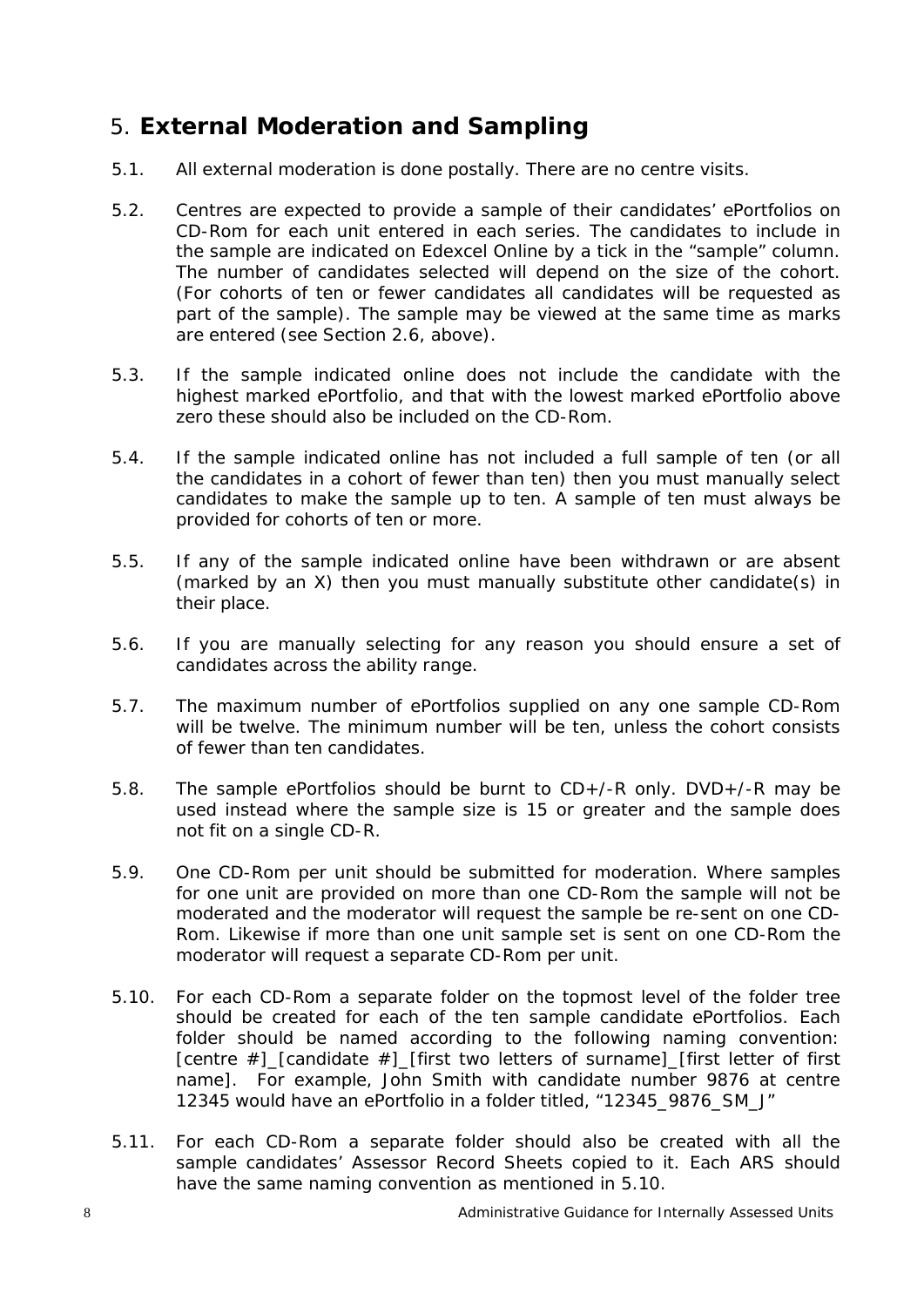- 5.12. Two CD-Roms should be burnt; the master copy is held securely at the centre and the copy is sent to the moderator.
- 5.13. The master copy should be retained securely by the centre until after the deadline for Enquiry About Results (EAR) applications has expired. (This is approximately one month after the issue of results).
- 5.14. Prior to sending the CD-Rom to the moderator it should be tested to ensure that it functions as expected. Ideally the CD-Rom should be tested on a PC which is not on the centre's own network. This will avoid delays in moderation (and potential delays in the issue of results) due to faulty or incorrectly formatted CD-Roms. It is recommended that a final check against the moderator's toolkit be undertaken prior to sending to the moderator. [\(](http://www.edexcel.com/quals/cida/spbs/Pages/moderators-)See [http://www.edexcel.com/quals/cida/spbs/Pages/moderators](http://www.edexcel.com/quals/cida/spbs/Pages/moderators-)toolkit.aspx)
- 5.15. The CD-Rom itself should be labelled with the following information: unit number, exam series, centre number, centre name, centre contact name including phone number and email contact details. If there are any problems with the CD-Rom the moderator receives he or she will seek to contact the named person at the centre via email or phone from these details. If a sticker is used to label the CD-Rom it should not interfere with the ordinary functioning of the CD-Rom. An indelible marker pen may be used to label the CD-Rom.
- 5.16. The CD-Rom containing sample ePortfolios, together with a print-out of the Edexcel Online mark submission, should be posted to reach the moderator by the deadline date.
- 5.17. The package should be sent ordinary First Class post, so that it can be received when the moderator is not at home. It should be small enough to fit an ordinary letter-box. A "Certificate of postage" should be retained as evidence of posting the item to the moderator on time. In addition to the moderator name and address details please label the envelope with your centre number and the unit number being sent as a sample.
- 5.18. The secure and on time delivery of the centre sample to the moderator is primarily the responsibility of the centre.
- 5.19. Moderator details are accessible by following the steps for inputting centre marks (see Section 2.6, above) and selecting "Assessment Associates."
- 5.20. Please check the name and address details of the moderator for each unit that is entered, as it is likely that different moderators will be allocated to the different units you have entries for.
- 5.21. Work submitted on CD-Rom will not be returned to centres as it is treated as a copy of the original CD-Rom, which remains in the possession of the centre.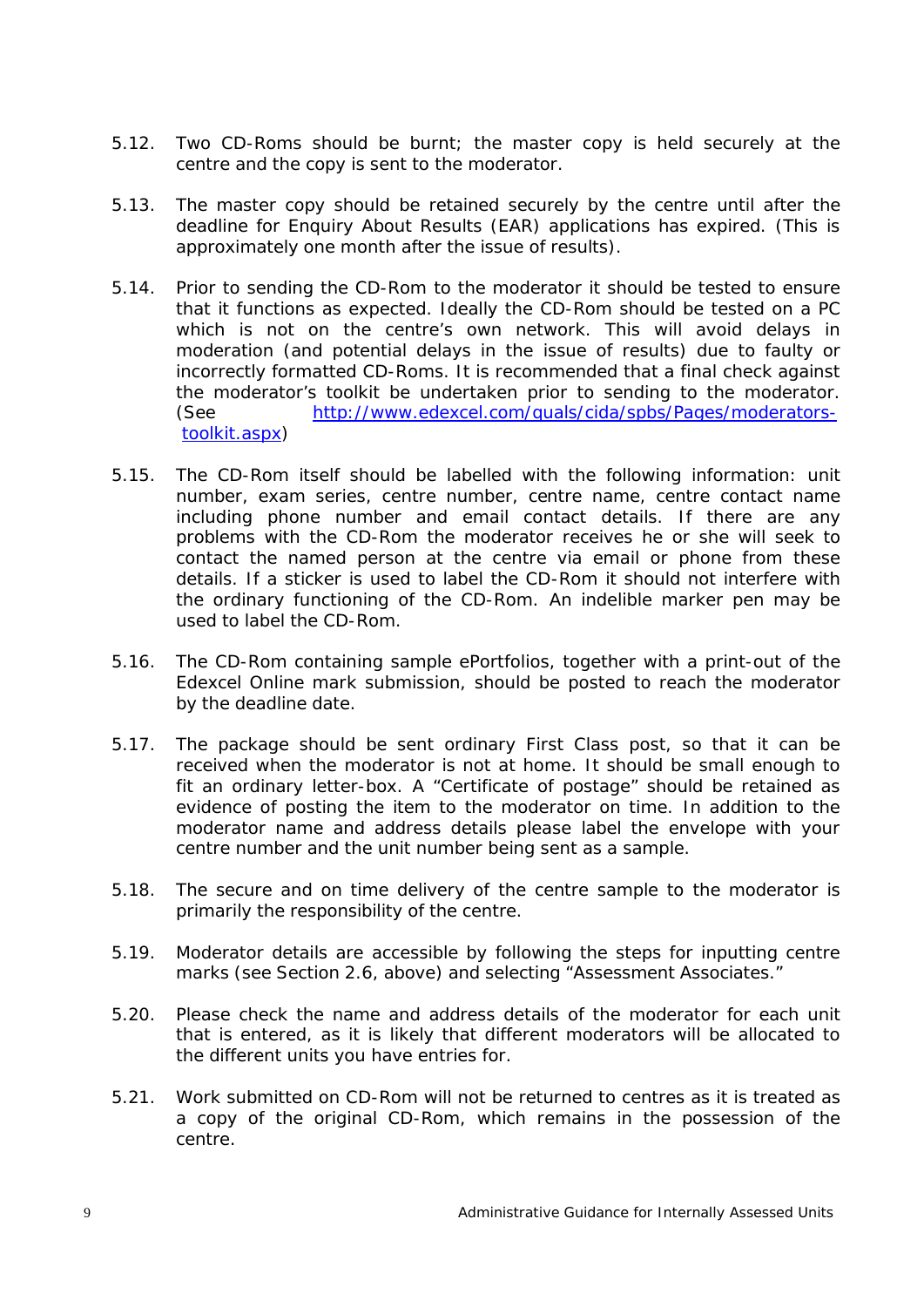#### **6. Final Results and Moderator Reports**

- 6.1. There is a degree of tolerance allowed between the centre awarded mark and the moderator awarded mark. If the centre's assessment falls within this, no adjustment will be made to centre submitted marks. If the centre's assessment is out of tolerance, an adjustment may be made to the marks of some, or all, of the candidates entered for that unit.
- 6.2. Final marks for ePortfolio units are generated through a statistical regression procedure, whereby centre-assessed point scores are compared with those submitted by an external moderator. This final result is then converted to an overall UMS for the relevant unit.
- 6.3. External moderators submit marks to Edexcel for a maximum of 20 candidates per unit. This is the basis upon which final point scores are determined for centres not deemed to be assessing to National Standards.
- 6.4. CiDA units are subject to an Awarding process so that Grade boundaries may shift from one moderation series to another.
- 6.5. Feedback reports will be available to centres with the publication of results. The report will be detailed only for units that are deemed to be out of tolerance.
- 6.6. Feedback reports should be downloaded from Edexcel Online.
- 6.7. There may be instances where the moderator identifies that the standards applied by the centre are either too severe or too lenient, compared with the National Standards, but that the work is still within the tolerances allowed. In cases such as these additional feedback may also be given to centres.